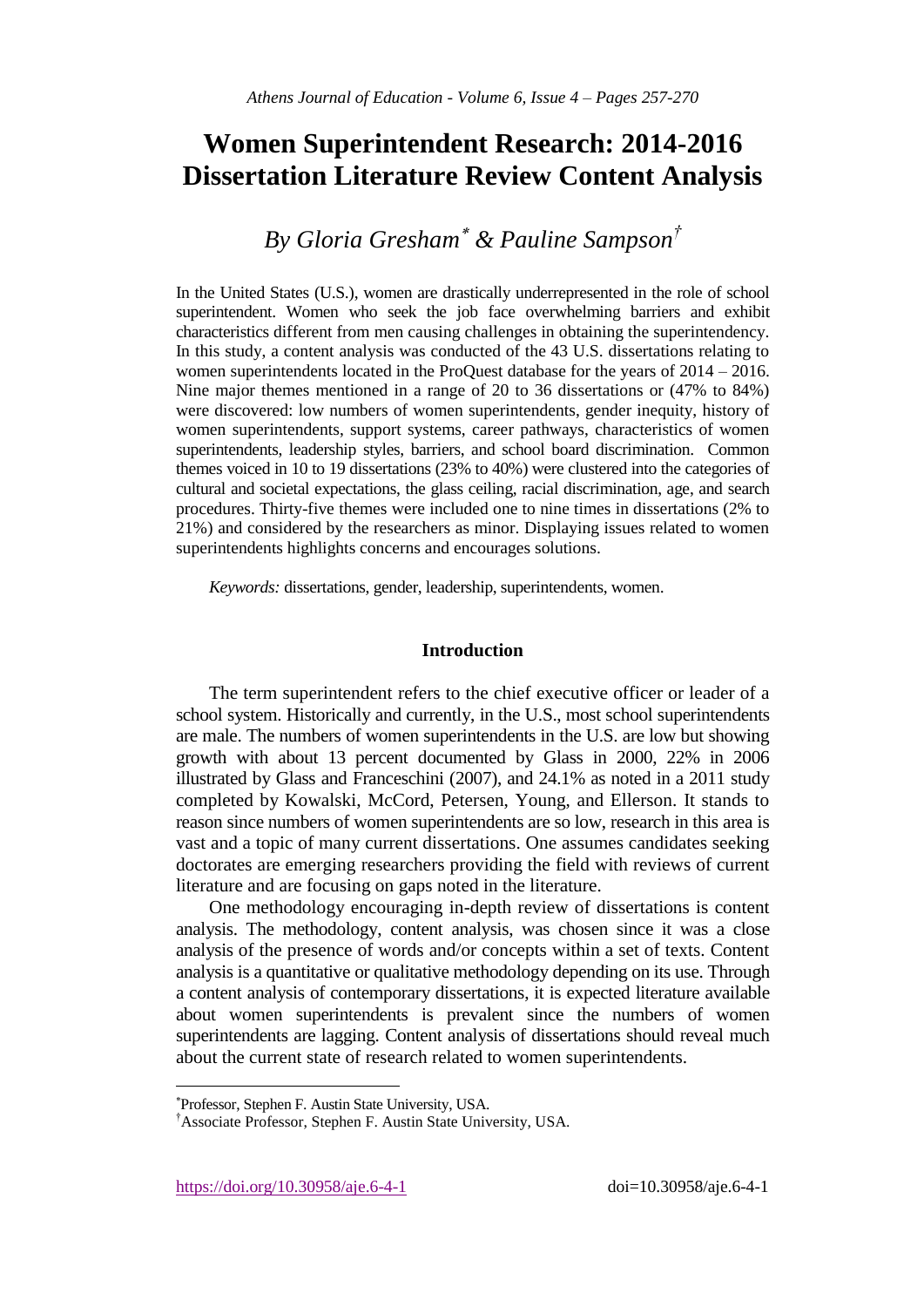Beginning in 2016, Gresham and Sampson implemented close study employing content analysis of 2014 – 2016 U.S. dissertations located in ProQuest, and the researchers completed three distinct studies with this data. In the first study, quantitative content analysis was employed. The researchers focused on who were publishing about women superintendents as indicated in dissertation reference lists, what types of publications were the authors using to disseminate research as revealed in reference lists, and what were the major themes (concepts) displayed in the literature review headings of dissertations. The summative content analysis approach was employed and only manifest content analysis (a type of summative content analysis) was used as the researchers identified and quantified certain words or content in the dissertations (Hsieh & Shannon, 2005). A second study continued the implementation of manifest content analysis as researchers reviewed all current (last five years) peer-reviewed articles located in Google Scholar, Academic Search Complete, WorldCat, and Education Resources Information Center (ERIC) to determined which of the cited major authors in the first study were continuing to publish articles about women superintendents and what other authors not cited in the 2014 – 2016 dissertations were currently publishing in this area. Again, researchers were only concerned with quantifying certain words or content. Since these two studies did not display a close look at the current themes (fundamental concepts) displayed in the literature reviews of the 2014 – 2016 U.S. dissertations, Gresham and Sampson believed further analysis of the literature reviews of the dissertations was warranted. The first study only quantitatively studied theme through the frequency of word usage noted in the headings of the literature reviews, and the researchers desired to delve more deeply into the content of the literature reviews to ascertain the major themes (underlying meanings of the content). To achieve this mission, the researchers moved from simply exploring the frequency of word usage to a qualitative summative latent content analysis as described by Hsieh and Shannon (2005).

The purpose of this third study was to determine the themes displayed in the literature reviews of 2014-2016 U.S. dissertations pertaining to women superintendents located in ProQuest, an online database that indexes, abstracts, and provides access to dissertations and theses. As dissertations are often the most current literature available that extensively examines the research on one topic, dissertations were chosen for the content analysis. The research question guiding this study was "What were the major themes (concepts) pertaining to women superintendents displayed in the literature review sections of 2014 – 2016 U.S. dissertations located in ProQuest?"

## **Literature Review**

Since the focus of the study was women superintendents, feminist theory and gender inequality provided the conceptual framework for this study. Gender inequality related to unfairness and/or unequal access for women to the superintendency (Curthoys, 2015). Gender inequity in the U.S. is common in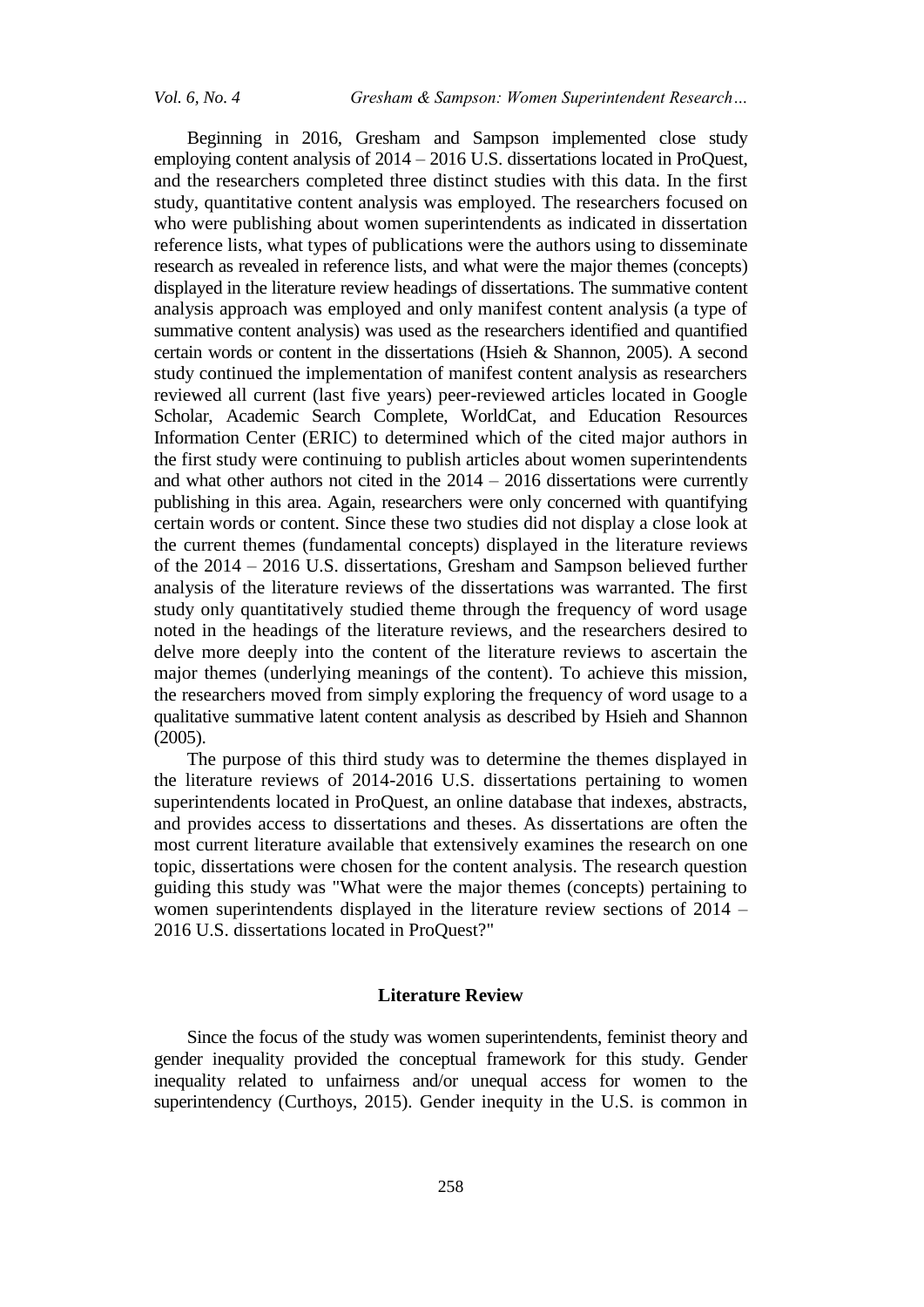the field of education and in the role of the superintendent (Young, 2005; Kowalski, McCord, Petersen, Young, & Ellerson, 2011). The U.S. society has formulated norms for female behavior, considered female the weaker gender, and these norms impact women in the superintendency (Tavris, 1992; Skrla, 2000). Feminist theory is connected to social problems, trends, and issues neglected by the dominant male viewpoint within social theory. Thomas (1997) believed assuming different gender roles was not biological but more often a result of social conditioning. Feminist study is a research methodology pertaining to issues often overlooked or marginalized (Brooks and Hess-Biber, 2007). Feminist theory principles included in this study were (a) commitment to ending gender inequality; (b) review of gendered practices; (c) support for epistemological diversity (Nelli, 2014).

To prepare for this study, the researchers reviewed literature pertaining to gender inequity, barriers confronting women seeking the job of superintendent, and traits exhibited by women superintendents since these categories permeated the dissertation literature reviews of the previous two studies. Content analysis methodology was included to deepen the researchers understanding of which type of content analysis was needed and to bolster the rationale for why content analysis was chosen as the methodology for dissertation close review. Following is review of these areas.

## **Gender Inequity**

Women experience marginalization due to gender when considering obtaining the superintendency (McLean, La Guardia, Nelson, & Richards, 2016). Generally, leadership jobs, such as the superintendent, do contain women; more often, women hold the position of secretary, clerk, and care providers (Acker, 2006). Gender inequity was revealed in unequal pay, but Acker (2006) discovered these inequitable practices were fluid and changing. Inequity is still prevalent in education and in the role of superintendent as revealed by Acker (2006) and Glass, Björk, and Brunner (2000). In a study of nine women superintendents, Whitaker (2006) discovered all experienced gender bias. Supporting Whitaker's findings, Bañuelos (2008) surveyed 35 women superintendents in California to determine how gender bias affected their jobs and personal lives. Bañuelos found this group of women were aware of gender bias and believed bias affected them. These women felt disrespected and their authority challenged. The women revealed gender was a topic raised when talking with peers, the board, and the community. Many women superintendents stated they experienced emotional and physical abuse (2008).

Often displayed during the superintendent hiring process, is gender inequity. In a study of superintendent search and selection procedures, Tallerico (2000) revealed hiring practices limited access for minority males and women. In contrast, Wiggins and Coggins (2001) reviewed 15 school districts in Oklahoma to discover if school board members preferred men over women for the job of superintendent. School board members reviewed six resumes (three for women and three for men) for factious candidates. After the school board moved through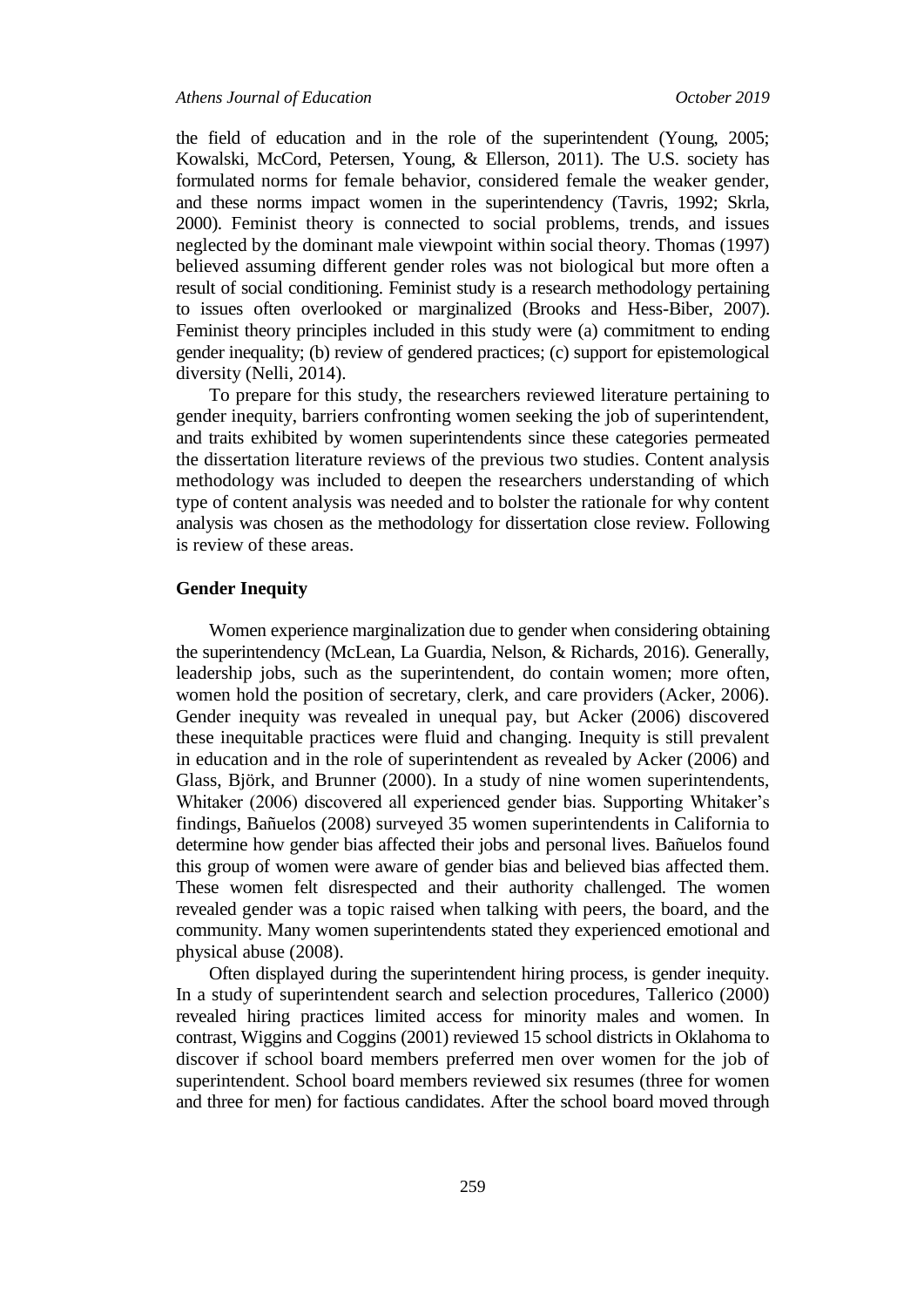the screening process, Wiggins and Coggins revealed gender was not a factor in superintendent selection. Although, Wiggins and Coggins' research showed a positive trend around gender inequity, women face barriers men do not.

## **Barriers Confronting Women Seeking the Job of Superintendent**

Often, barriers deter women from entering the job of superintendent. In a study conducted in 2009, Derrington and Sharratt found barriers women faced to obtaining the superintendency were overwhelming and very similar to their 1993 study although the rankings of these barriers changed. Often self-imposed, barriers are related to family responsibilities, lack of mobility, and raising children. Gender and societal expectations often halted women from pursuing the job of superintendent. Women with children from early childhood through high school age were the lowest percentage of women in the superintendency (Derrington & Sharratt, 2009).

Low self-efficacy is another barrier displayed by women as revealed by Muñoz, Pankake, Ramalho, Mills, and Simmonsson (2014). Dobie and Hummel (2006) discovered women often question their capacity to hold the job of superintendent. In addition, these researches relayed that finance management is an area woman do not have confidence in achieving, and this belief deters women from seeking the job. Although this questioning of capacity may not be warranted because women usually have more expertise in curriculum and instruction, and there is more demand for academic accountability in schools today. This skill should be an advantage for women.

A critical barrier for women is school board members and their search procedures. Muñoz et al. (2014) indicated school board members viewed women as poor finance managers and for this reason, not good candidates to lead districts. Search firms are oftentimes employed to locate candidates for the job of superintendent. Muñoz et al. found search firms weed out women from the process (2014). Unwritten criteria are utilized to hinder the selection of women candidates (Skrla, Reyes, & Scheurich, 2000). It is documented barriers do exist for women seeking the job of superintendent, but those achieving and/or seeking the job have characteristics different from men.

# **Traits and Challenges of Women Superintendents**

Women exhibit characteristics different from men, and these differences impact the superintendency. In a 2000 study, Glass listed reasons why women face challenges in seeking the job of superintendent: (1) they are not in jobs normally leading to the office of superintendent; (2) women are not preparing for the role: (3) they do not have interest or experience in finance; (4) personal relationships are barriers; (5) school boards usually do not hire women; (6) reasons why women enter the field are different than in times past; and (7) women are older when they enter administration. Derrington and Sharratt (2008) examined the characteristics of 15 women superintendents in Indiana to discover if they exhibited the normal profile of most superintendents and what characteristics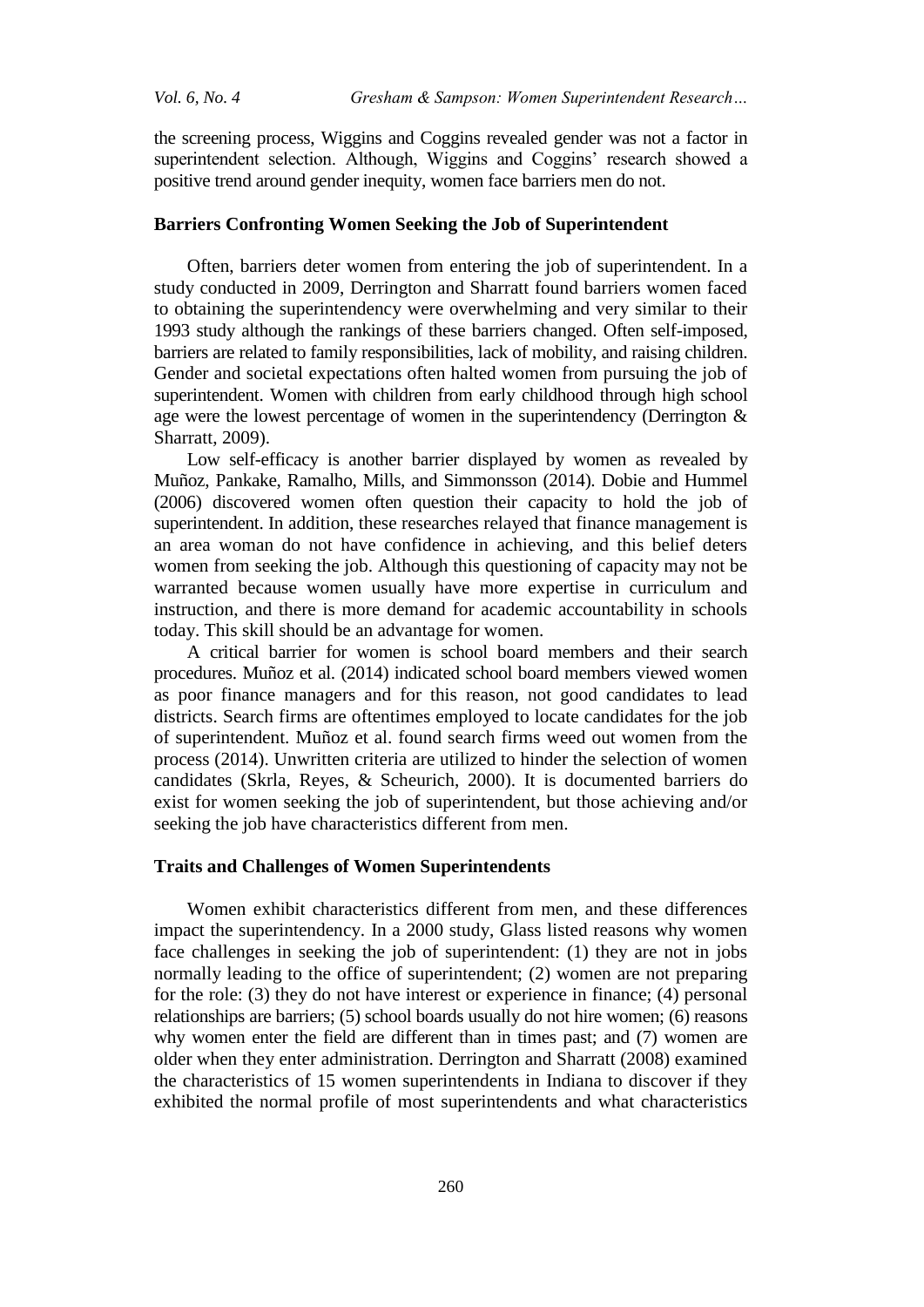enhanced their pursuit of the role of superintendent. Derrington and Sharratt discovered these women superintendents had higher qualifications than males, and they delegated more. Additionally, Derrington and Sharratt showed that characteristics of a strong work ethic, the influence of mentors, tenacity, and independence contributed to their success. In 2016, Superville discussed why few women lead school districts and stated many find the job of superintendent unattractive. Superville further revealed that a normal pathway to the superintendency is the role of secondary principal, and women are usually elementary principals.

Networking and mentoring differ for women from men. Women compared to men have fewer mentoring and networking opportunities (Muñoz et al., 2014) and often network for social support. Men network to advance their careers (Singh, Vinnicombe, & Kumra, 2006). Peters (2010) agreed that women superintendents seek support and friendship, but Peters added that women often have men and women mentors. Brunner and Grogan (2007) found women seeking the job of superintendent are more interested in utilizing networking and mentors more than those not seeking the role. Searby and Tripses (2006) and Whitaker (2006) revealed some women are reluctant to seek or mentor other women and resist mentoring opportunities. Limited networking is a characteristic and reason why women do not seek the superintendency (Superville, 2016). To add to the knowledge of women superintendents, the researchers employed summative content analysis methodology to ascertain the themes revealed in recent dissertations.

## **Content Analysis**

Content analysis is a methodology to study trends and patterns used in document review (Knippendorff, 2004). Knippendorff also indicated that content analysis includes: (a) which data are analyzed; (b) how are they defined; (c) what is the population from which they are drawn; (d) what is the context relative to which the data are analyzed; (e) what are the boundaries of the analysis; and (f) what is the target of the inferences. Content analysis is described as a method to review texts and other data forms and a way to achieve relevant data from a thorough review of artifacts (Knippendorf, 2004; Leavy, 2007; Nelli, 2014). Hsieh and Shannon (2005) indicated there were three distinct types of content analysis: conventional content analysis (to describe a phenomenon); directed content analysis (to identify key concepts through using existing theory or prior research); and summative content analysis. According to Hsieh and Shannon (2005), summative content analysis has two types. The first is manifest content analysis that is used when the researcher desires to quantify certain words or content with the purpose of determining the frequency of words or content. The second is latent content analysis. This methodology refers to the process of interpreting the content to determine the underlying meaning of the content.

Over time, other researchers have employed content analysis as a methodology in reviewing theses and dissertations. Weber (1990) implemented content analysis to examine themes displayed in dissertations pertaining to women superintendents.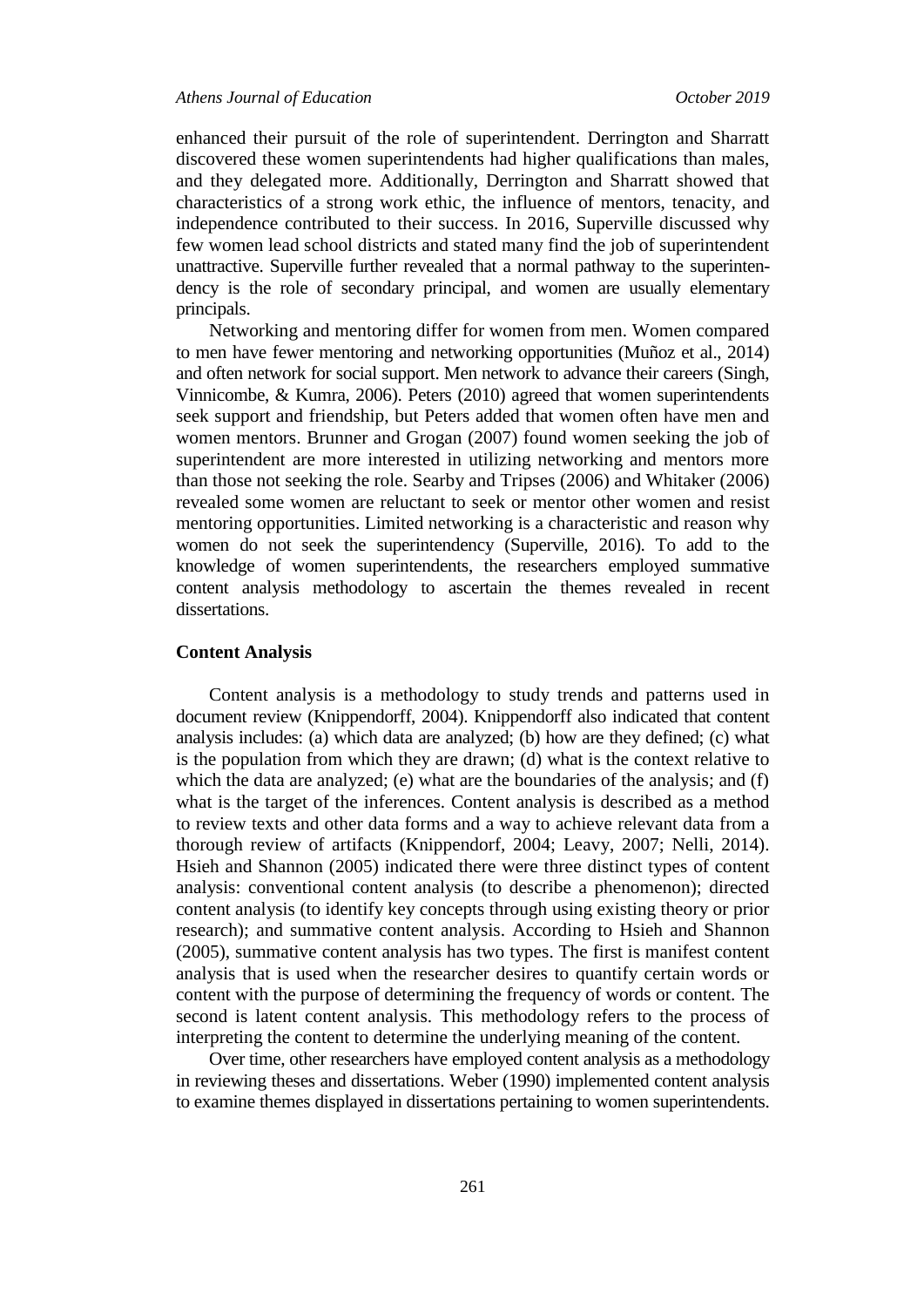*Vol. 6, No. 4 Gresham & Sampson: Women Superintendent Research…*

Horton and Hawkins (2010) studied 252 dissertations to discover if doctoral programs in social work included intervention research. Mete (2014) employed content analysis to discover theories and models displayed by nursing students and advisors in dissertations. In a study of 1993 to 2014 theses, Dirliki, Aydin, and Akgün (2016) employed content analysis to assess cooperative learning. Atmaca (2016) conducted a content analysis of theses and dissertations to compare contextual features. The methodology of content analysis is an authentic and proven manner to analyze dissertations.

## **Methodology**

Gresham and Sampson (2017) completed two previous studies reviewing 2014 – 2016 U.S. dissertations published in the ProQuest database. In the first study, the researchers determined who were the major researchers cited, what types of documents were cited, and what were the dominate themes displayed in the headings of the literature reviews. The first study found there were eight major authors cited across the 43 dissertations pertaining to women superintendents: Bjork, Brunner, Glass, Grogan, Kowalski, Shakeshaft, Skrla, and Tallerico. Gresham and Sampson further revealed that the most common avenue for publishing research was peer-reviewed articles with books, chapters, and other sources following in this order. Through manifest content analysis, Gresham and Sampson discovered the most common themes exhibited in the literature review headings were women/female, superintendents, leadership, school districts, and men/male.

The second study extended the research and sought to determine if the major authors found in the first study continued to publish about women superintendents and if other authors were researching and publishing about women superintendents over the last five years (2009 – 2016). Bjork, Brunner, Glass, Skrla, and Tallerico exhibited no further publications, Grogan had four, Kowalski had one, and Shakeshaft had five. The analysis of current research yielded nine additional publications of other authors related to women superintendents.

This third study included an extensive content analysis of 2014 – 2016 U.S. dissertation literature reviews published in the ProQuest database. The first study only analyzed the headings of the literature reviews. For this third study, the researchers employed summative content analysis and both types (Hsieh & Shannon, 2005). First latent content analysis was implemented through interpreting the words and phrases displayed in the literature reviews to discover the underlying meanings. Then the researchers through analysis, categorized the common meanings into categories and named the themes. This thematic analysis pinpointed and recorded the important concepts displayed in the literature reviews. Then as the researchers counted the frequency the named themes were displayed across the dissertations, manifest content analysis was used.

The study process included analyzing the 43 literature reviews of the first study. Each dissertation literature review text was copied into a Word table. The table categories included the title of the dissertation, full text of the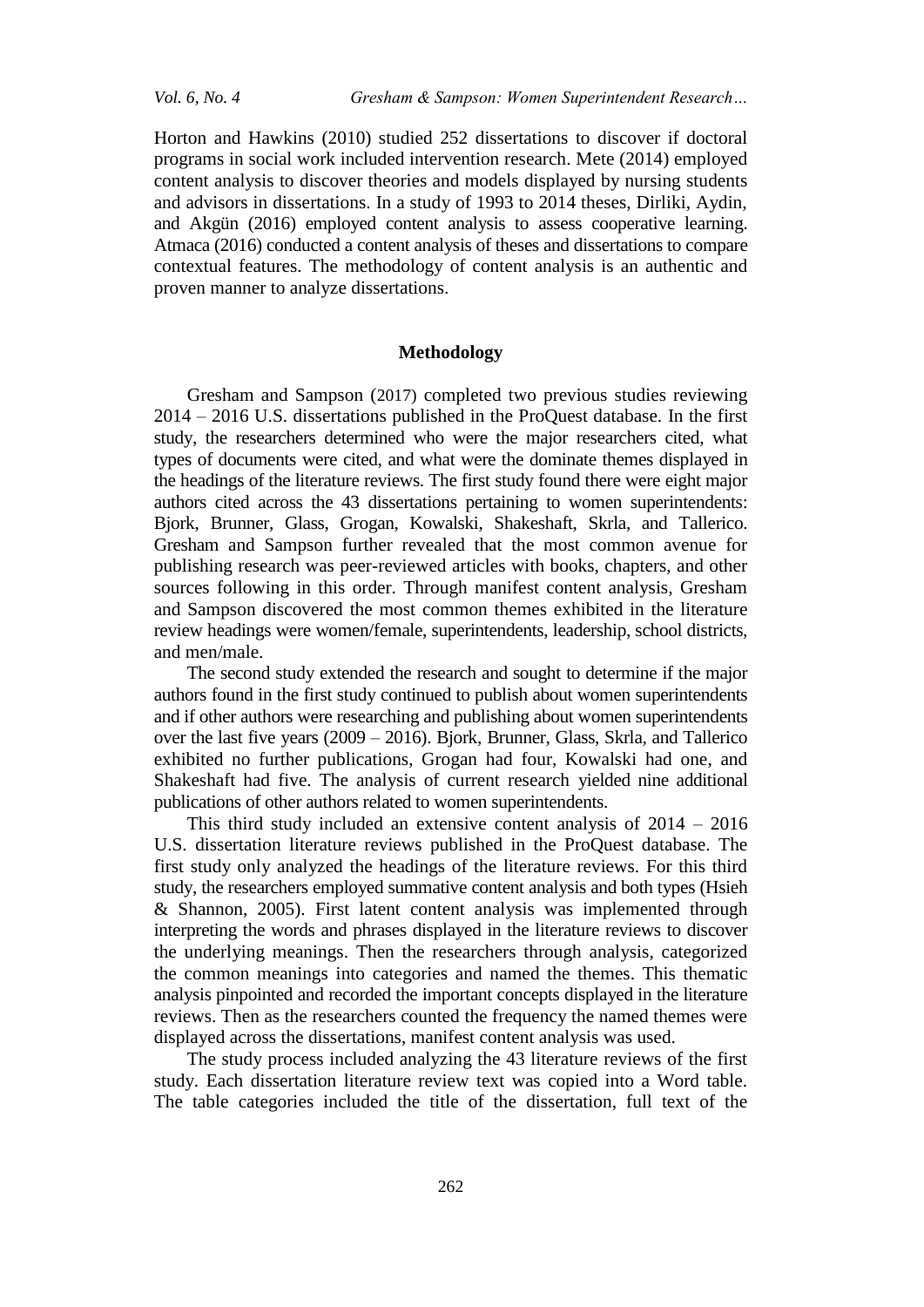literature review, theme noted, and text support. Each literature review text was analyzed and as segments of text were located illustrating underlying meanings, that text was copied was placed in the text support column. A theme name was crafted to describe the underlying meaning and placed in the theme column for each text segment. After 43 literature reviews were read and individually analyzed, the tables were combined into one Word table. The table was then sorted by themes. An analysis of the sorted themes was conducted, and themes were analyzed once again, combined, and reworded as needed to discover the displayed themes (underlying meanings). Next, the themes were categorized according to the frequency they were displayed.

### **Findings/Results**

The current study revealed a 159-page table reflecting themes addressed in the dissertation literature reviews. Table 1 indicates the themes discovered, the number of times themes were displayed, and the percentages of times themes were displayed. The researchers considered major themes as displayed 20 to 36 times, common themes as displayed 10 to 19 times, and minor themes as displayed 1 to 9 times.

| <b>Theme</b>                                                       | <b>Number of Times the</b><br><b>Theme was Displayed</b> | Percentage the<br><b>Theme</b> was<br><b>Displayed</b> |
|--------------------------------------------------------------------|----------------------------------------------------------|--------------------------------------------------------|
| Low numbers of women                                               | 36                                                       | 84                                                     |
| superintendents                                                    |                                                          |                                                        |
| Gender inequity                                                    | 34                                                       | 79                                                     |
| History pertaining to women<br>superintendents                     | 30                                                       | 70                                                     |
| Support systems including role<br>model, mentoring, and networking | 30                                                       | 70                                                     |
| Career pathways to the<br>superintendency                          | 29                                                       | 67                                                     |
| Characteristics of women<br>superintendents                        | 22                                                       | 51                                                     |
| Leadership styles of women                                         | 21                                                       | 49                                                     |
| Barrier - family                                                   | 20                                                       | 47                                                     |
| School board discrimination                                        | 20                                                       | 47                                                     |
| Culture and society expectations                                   | 17                                                       | 40                                                     |
| Glass ceiling                                                      | 17                                                       | 40                                                     |
| Preparing for the role of<br>superintendent                        | 17                                                       | 40                                                     |
| Relationship building                                              | 14                                                       | 33                                                     |
| Research need around women<br>superintendents                      | 14                                                       | 33                                                     |
| Search procedures to fill the job of<br>superintendent             | 14                                                       | 33                                                     |

*Table 1.* Number and Percentages of Themes of Literature Reviews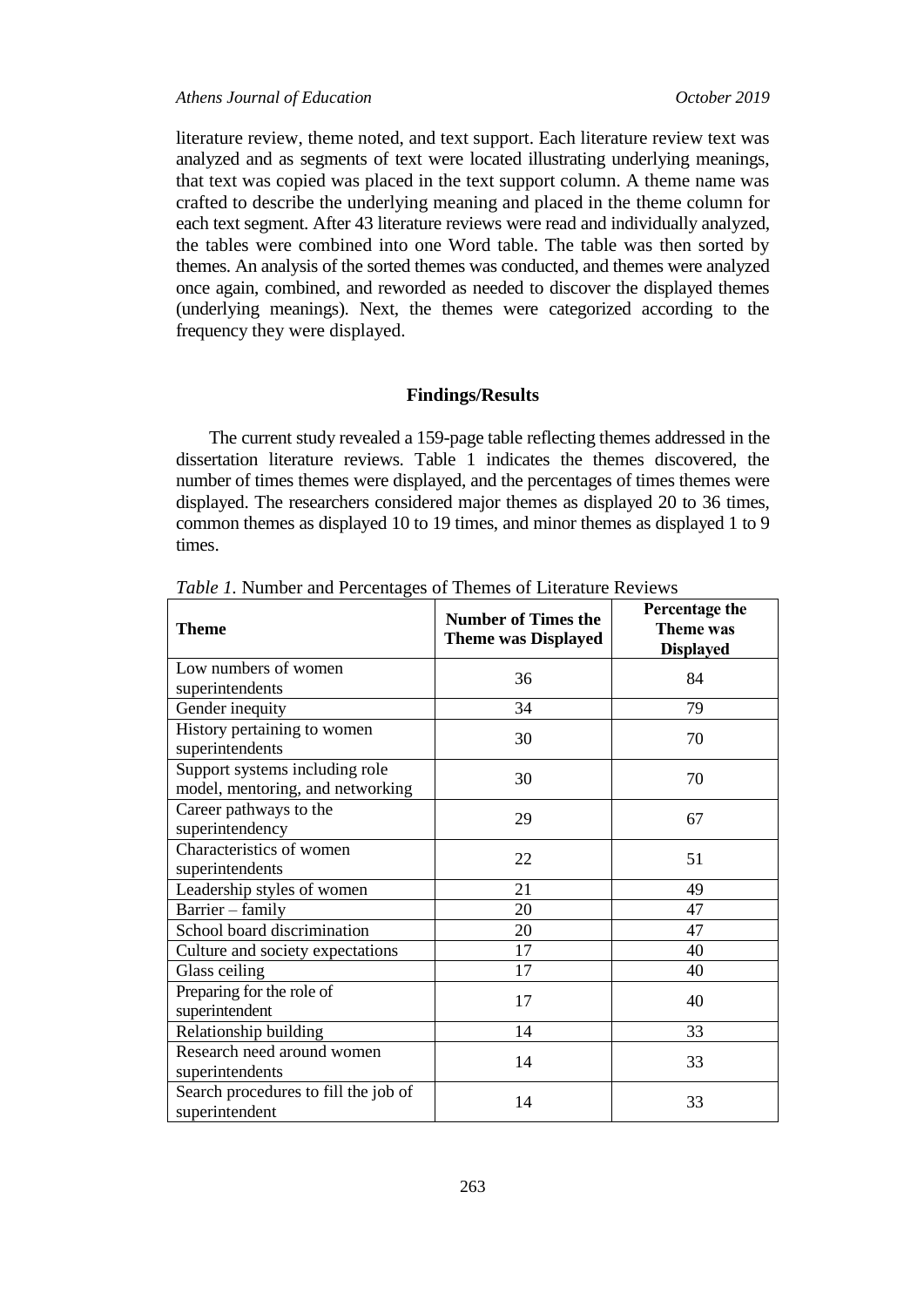| Preparation programs for the     | 13             | 30             |
|----------------------------------|----------------|----------------|
| superintendency                  |                |                |
| Overcoming barriers              | 12             | 28             |
| Racial discrimination            | 12             | 28             |
| Age entering the superintendency | 10             | 23             |
| Instructional leadership         | 10             | 23             |
| Good ol' boy practice            | 9              | 21             |
| Barrier - self-imposed           | 8              | 19             |
| Choice in the job of             |                |                |
| superintendency                  | 8              | 19             |
| Spirituality                     | 8              | 19             |
| Women superintendents helping    |                |                |
| other women                      | 8              | 19             |
| Power                            | 7              | 16             |
| Balancing family and work        | 6              | 14             |
| Change agents as superintendents | 6              | 14             |
| Fiscal management                | 6              | 14             |
| Resiliency of women              |                |                |
| superintendents                  | 6              | 14             |
| Politics                         | 5              | 12             |
| Compensation discrimination      | $\overline{4}$ | 9              |
| Role conflict for women          |                |                |
| superintendents                  | $\overline{4}$ | 9              |
| Rural school districts           | 4              | 9              |
| Stereotyping                     | 4              | 9              |
| Working conditions of the        |                |                |
| superintendent                   | $\overline{4}$ | 9              |
| Barrier - mobility               | 3              | 7              |
| Emotional control                | 3              | $\overline{7}$ |
| Job satisfaction                 | 3              | $\overline{7}$ |
| Role of the superintendent       | $\overline{3}$ | $\overline{7}$ |
| Time expectations of the         |                |                |
| superintendent                   | 3              | 7              |
| Urban districts                  | 3              | 7              |
| Acceptance from others           | $\overline{c}$ | $\overline{5}$ |
| Courage                          | $\overline{2}$ | $\overline{5}$ |
| Diversity                        | $\overline{2}$ | 5              |
| Gatekeepers blocking women       | $\overline{2}$ | $\overline{5}$ |
| Reflective practice              | $\overline{2}$ | $\overline{5}$ |
| Stress of the job                | $\overline{2}$ | $\overline{5}$ |
| Decision making willingness      | 1              | $\overline{2}$ |
| Evaluations by school boards     | 1              | $\overline{2}$ |
| Life-long learning               |                | $\overline{2}$ |
| Negotiation                      | 1              | $\overline{2}$ |
| Professional organization        |                |                |
| membership                       | $\mathbf{1}$   | $\overline{2}$ |
| Self-awareness                   | 1              | $\overline{2}$ |
| Student-focused                  | 1              | $\overline{2}$ |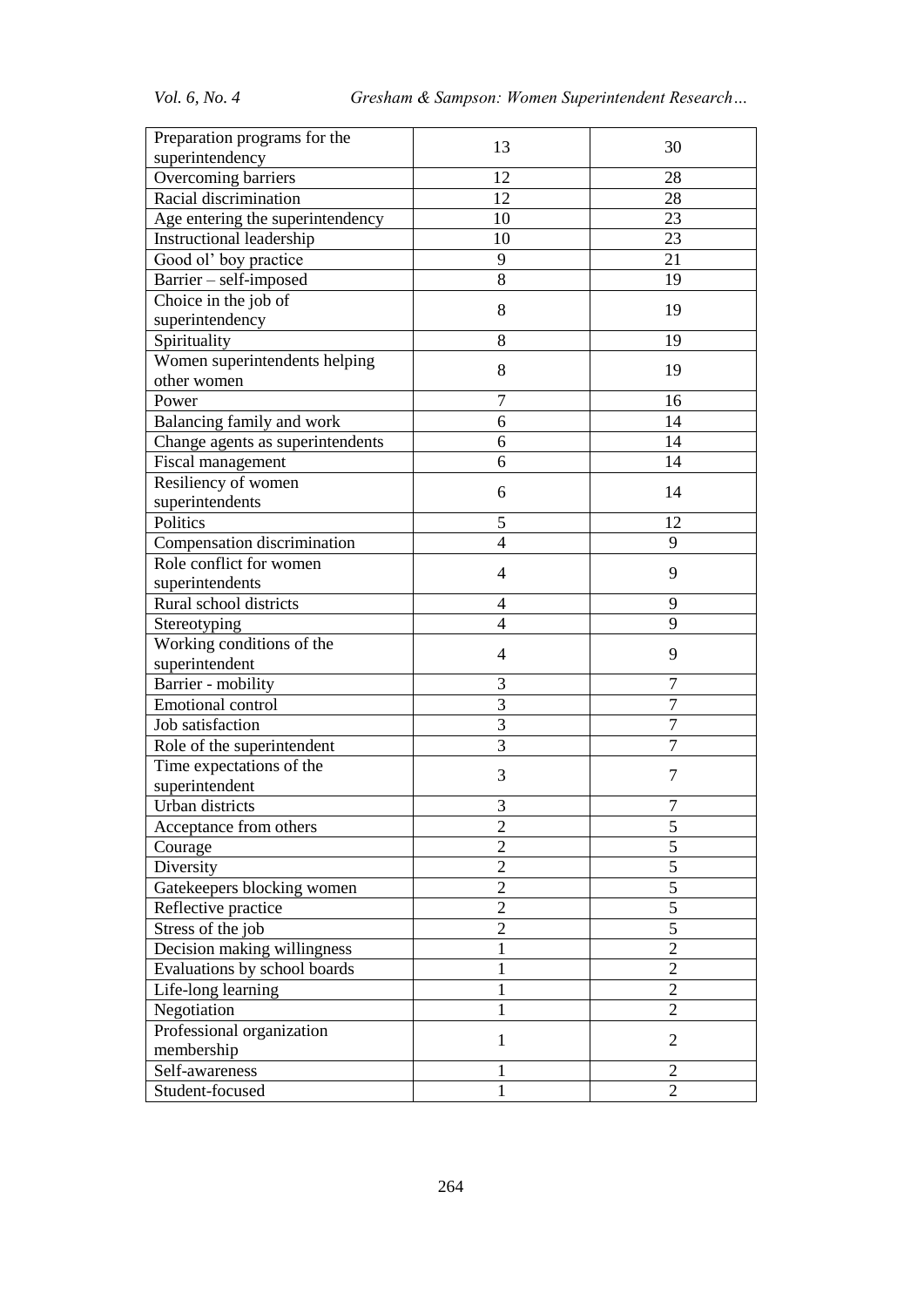Following is analysis of the major themes displayed (20 to 36 times). The most displayed theme was "low numbers of women superintendents" with 84% of the dissertations including this theme. Text in the literature reviews discussed how men out numbered women in the role of superintendent with Hispanic and women from African descent exhibiting even lower numbers than White women. One example of a statement displayed was, "women attaining the superintendency is characterized as sluggish with only 24.1% of women in the U.S. occupying the superintendent position." Other statements revealed the disparity of women of Hispanic or African descent. Examples were "2% of superintendents in 2010 were female" and "African American females do not obtain the position as quickly as White women." This major theme mirrored the findings of Glass (2000), Glass and Franceschini (2007), and Kowalski, McCord, Petersen, Young, and Ellerson (2014). This finding supported the need for feminist study as stated in the conceptual framework for this study.

The second major theme was "gender inequity." The identification of this theme directly connected to this study conceptual framework of feminist theory and gender inequity in that the literature review analysis of this study revealed gender remains a social problem for women in the superintendent role, and women are still treated differently and unfairly when compared to men. The study findings supported the research of McLean, La Gluardia, Nelson, and Richards (2016); women experience marginalization when trying to enter the superintendency. Also, this study supported the research of Skrla, Reyes, and Scheurich (2000) and Muñoz et al. (2014); women are discriminated against when they seek the role of superintendent. Gender inequity was included in 79% of the dissertations. Gender inequity was revealed through terms such as discrimination, stereotyping, and different treatment due to gender. Some examples of comments revealing these topics were "leadership positions are hindered by discrimination and stereotyping," "those hiring desire to reproduce a new leader in their own [male] image," and "women are treated differently from male superintendents because of their gender."

History of women superintendents and support systems for women seeking or achieving the superintendency were themes noted in 30 or 70% of the dissertations. The literature reviews presented an overview of women in the superintendency. Many discussed a woman superintendent pioneer, "In 1909, Ella Flagg Young was named superintendent of the Chicago Public School system in Chicago, Illinois." Literature reviews displayed discussions of women superintendents from the  $19<sup>th</sup>$  century to present day.

Themes related to support systems included topics such as role models, mentoring, and networking. This finding directly related to the research of Bruner and Grogan (2007), Munoz et al. (2014), and Superville (2006). Women have fewer networking opportunities, and women seeking the job of superintendent are interested in using mentors and networking. Some examples of text displaying the need for support systems were "the lack of role models and mentors is significant" and "the need to build strong relationships and to network with other superintendents was deemed crucial." Another statement discussing how some women superintendents seek support systems after achieving the job of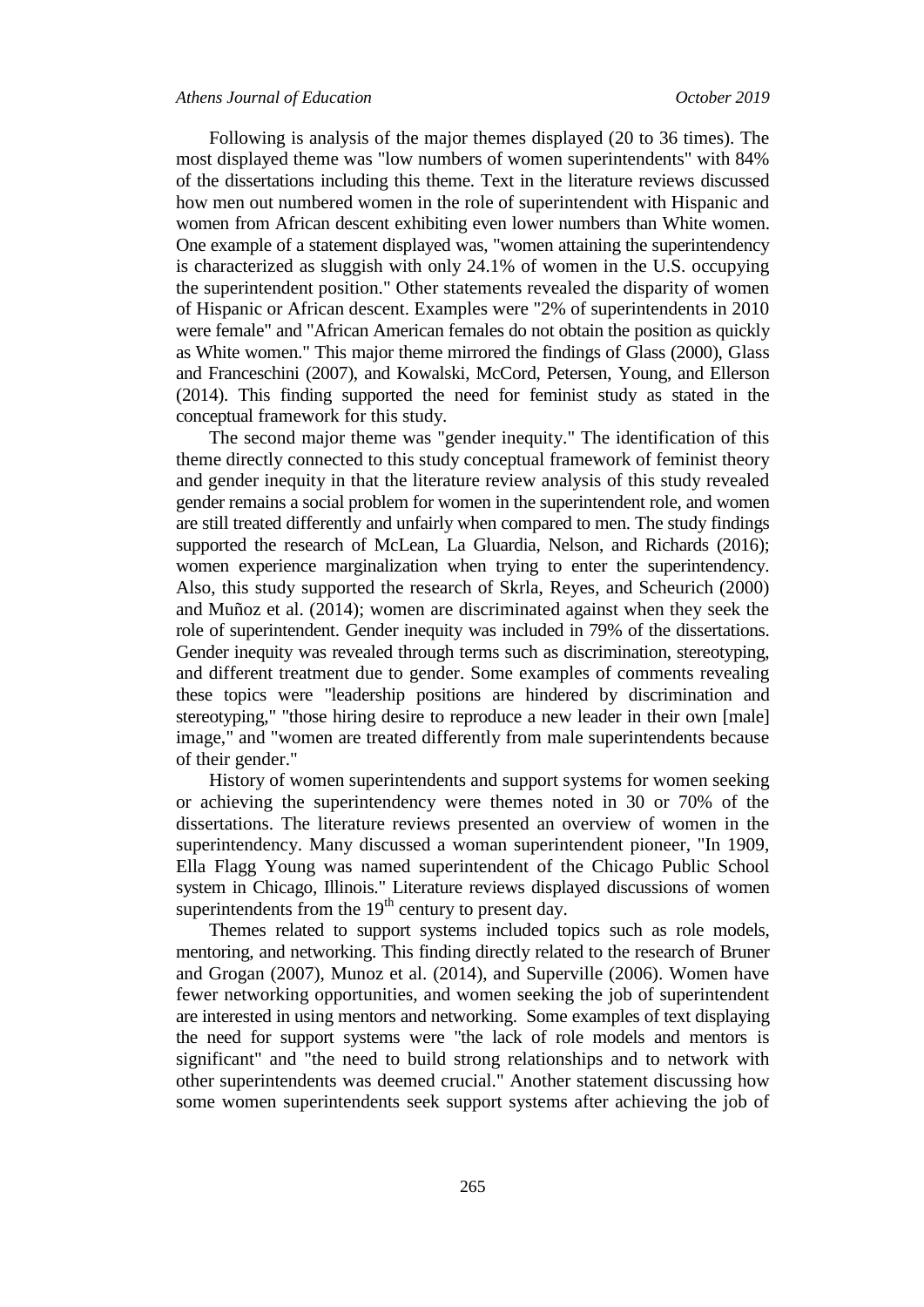superintendent was "most female superintendents seek support systems after getting appointed," and this statement showed how lack of support systems negatively impacted women, "many women did not acquire the position because of a lack of encouragement to prepare for the position."

Career pathway was a themed contained in 29 or 67% of the literature reviews, and this theme directly aligned with the research of Glass (2000) and Superville (2016). The content in this theme, career pathway, related to how the pathway to the role of superintendent is different for women when compared to men and more complicated. One statement revealing this underlying meaning was, "the career paths of women seeking the superintendency may be more complex and arduous than male counterparts." The usual career path to the top job is high school principal to superintendent, but for women this path is different. Two statements showing this were "fewer women apply and are hired for high school principals" and "the most common experience reported for women superintendents is the principalship at the elementary level." A common career path for women is that of assistant superintendent to superintendent as is revealed by this statement "the female superintendent is 40% more likely to have served in the position of assistant superintendent before assuming the top leadership position than are males."

Characteristics of women seeking or holding the job of superintendent were displayed in 22 or 51% of the literature reviews. "Older than men," "single," "widowed," or "divorced" were terms used to describe women superintendents. Other terms were "care," "courage," "intuition," "vision," "determination," and "commitment." When in the role, women superintendents are viewed as leaders who are "change agents," "spiritual," "lifelong learners," and "servant leaders." These themes aligned with the findings of Glass (2000) and Derrington and Sharratt (2009); women are older and exhibit stronger work ethic.

Related to characteristics is leadership style, and this theme appeared in 21 or 49% of the literature reviews. The leadership style for women superintendents was described with terms such as "transformational," "collaborative," "nurturing," and "situational." It was revealed a more collaborative and inclusive style may be viewed as negative. An example comment was "while the participatory style of female leaders may be a strength, this style allows the leader to be more open to criticism." As dissertations revealed, women leaders are usually skilled in instruction, and when they lead, women are often "learning-centered" and focused on "curriculum and instruction."

Displayed 20 or 47% of the time in literature reviews were the barrier of family and school board discrimination. These comments displayed how family was viewed as a barrier to seeking the role of superintendent, "the number one barrier was conflict between career and family demands," and "in our society, the woman's role is that of mother and household caretaker." As was stated in the literature reviews, "balancing work and family life" is a reality for many women seeking the superintendency. Glass (2000) also discovered that personal relationships were barriers for women. School board discrimination was also displayed in the research of Glass (2000), Skrla, Reyes, and Scheurich (2000), and Muñoz et al. (2014). As documents showed, most "school boards are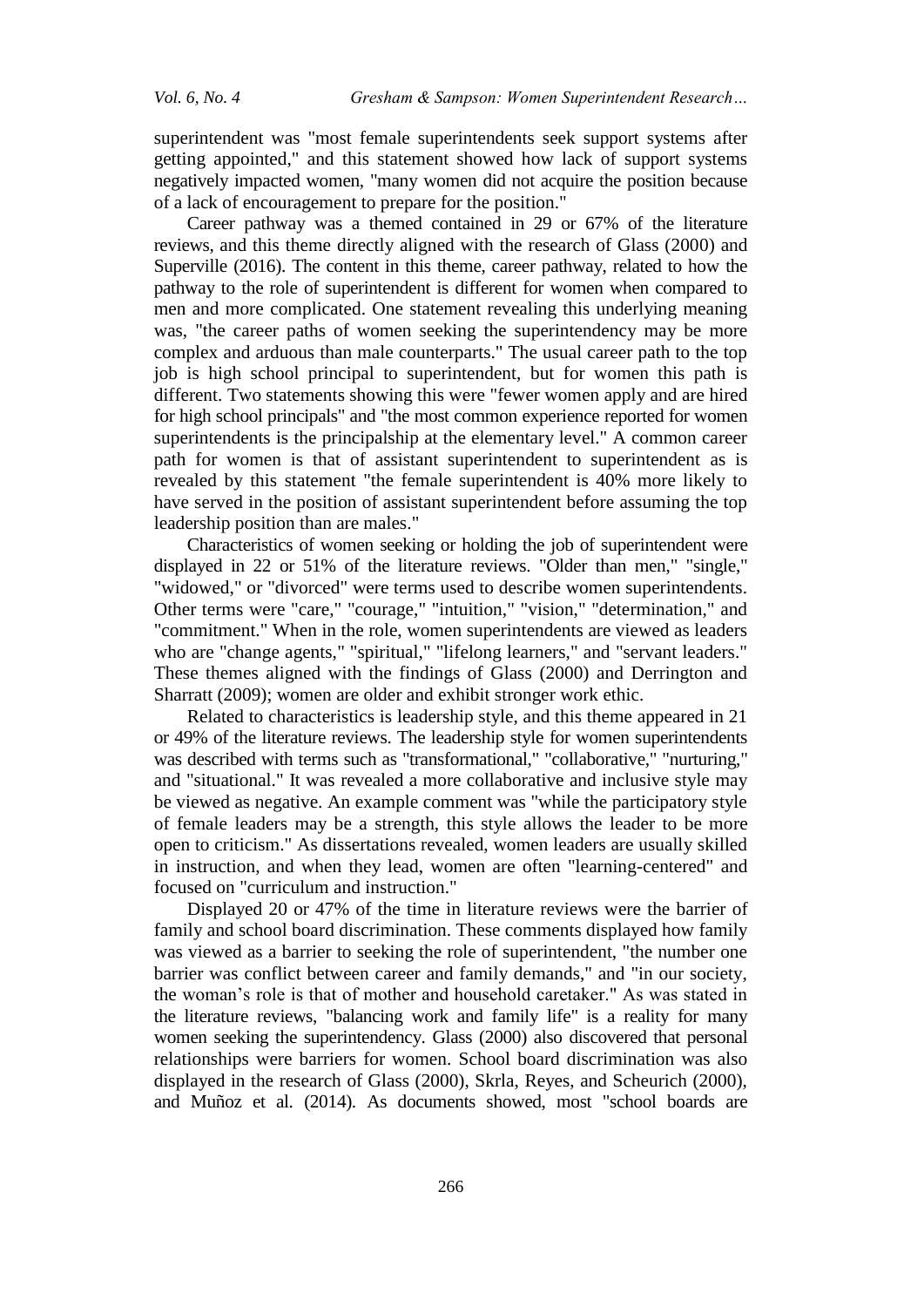composed of males." An example statement showing how boards discriminate against women was, "boards fail to consider female applications." Reasons revealed for why school boards discriminate against women were "women are less proficient with the demands of school budgets;" women were viewed as "caring, listening, and nurturing, not strong;" and "women allow emotions to influence decisions."

Other common themes displayed were: (1) cultural and societal expectations (40%); (2) the glass ceiling (17%); (3) preparing for the role of superintendent (17%); (4) relationship building (14%); (5) research need in the area of women superintendents (14%); (6) search procedures (14%); (7) preparation programs for the superintendency (13%); (8) overcoming barriers (12%); (9) racial discrimination (12%); (10) age entering the superintendency (10%); and instructional leadership (10%). As these common themes were clustered, cultural and societal expectations, the glass ceiling, racial discrimination, age, and search procedures were viewed as barriers for women. Some example statements to support these themes were "societal views about proper roles for men and women may still extend into the educational realm creating barriers for women in the superintendency; " the glass ceiling apples to any situation where there is a perception that upper management positions are primarily consumed by men, and that no matter how hard women try, they are constantly met with barriers that thwart their progress;" women of African descent and Latina "wade through the reefs of perception about race;" women "remain in the classroom for seven to 10 years resulting in a late start to leadership;" and "the historical maledominated conceptualization of the position of superintendent influences the way school boards define selection criteria."

Finally, thirty-five themes were mentioned in literature reviews one to nine times (2 to 21%) and considered by the researchers as minor themes according to the 43 literature reviews. Some of these were: 1) good old' boy practices, 2) self-imposed barriers, 3) spirituality, 4) power, 5) politics, 6) role conflict, 7) job satisfaction, 8) women helping other women, 9) location of districts, and 10) negotiation.

#### **Discussion**

The purpose of this study was to determine the major themes pertaining to women superintendents in the literature review sections of 2014 – 2016 U.S. dissertations located in ProQuest. Review of the 43 dissertations' literature reviews revealed a 159-page table indicating themes covered. Major themes displayed 20 to 36 times in literature reviews (47 to 84%) were low numbers of women superintendents, gender inequity, history of women superintendents, support systems, career pathways sought by women, characteristics of women superintendents, family as a barrier, and school board discrimination. Eleven common themes displayed 10 to 19 times (23 to 40%) were clustered in these categories: cultural and societal expectations, the glass ceiling, racial discrimination, age, and search procedures. Thirty-five themes were displayed nine times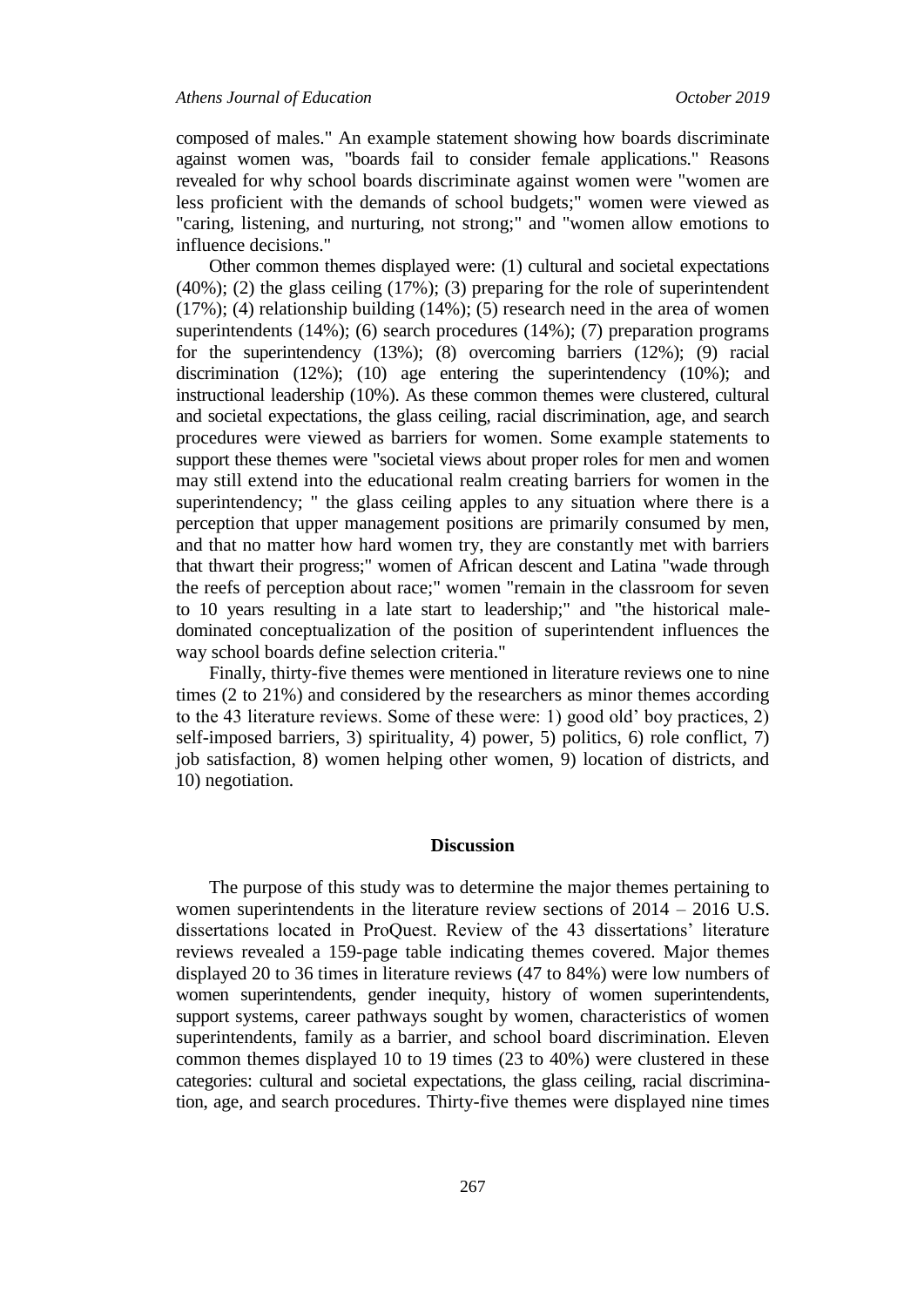or less (2 to 21%) with good ol' boy practices the highest (nine times) and decision making, school board evaluation, life-long learning, negotiation, professional organization membership, self-awareness, and student-focused the lowest (one time).

The major themes related to topics often researched in the field. The theme low numbers of women superintendents was displayed the most (in 84% of the dissertations) and was supported by researchers such as Glass (2000), Glass and Franceschini (2007), and Kowalski et al. (2014). Gender inequity was a theme viewed in 79% of the dissertations and was supported by authors such as Glass, Björk, and Brunner (2000), Acker, (2006), Bañuelos (2008), and McLearn, La Guardia, Nelson, and Richards (2016). Support systems (noted in 70% of the dissertations) included role models, mentoring, and networking, and these concepts were often studied by authors such as Muñoz et al. (2014) and Brunner and Grogan (2007). The finding of how career pathways differ for men and women (noted in 67% of the dissertations) was supported by authors such as Glass (2000). The characteristics of women superintendents, how they differ from men, and leadership styles was noted in 49% to 51% of the dissertations and researched by those such as Derrington and Sharratt (2008) and Superville (2016). Barriers, often cited in current research, was included in the literature reviews, and the main barrier noted in the dissertations was family (47% of the dissertations). Researching family barriers were authors such as Derrington and Sharratt (2009).

## **Conclusions**

More research is warranted in the field of women superintendents going beyond the major and common themes displayed in the 43 dissertation literature reviews. Themes were very similar across most of the dissertations. Literature reviews often did not identify gaps in research supporting additional reasons why women do not enter the field of superintendent or are not successful in their attempts to achieve the role.

The numbers of women superintendents are low, and one way to highlight the disparity is through dissertation study. Emerging researchers must be pushed to go beyond common themes such as gender inequity, support systems or lack of, school board discrimination, career pathway differences, and barriers. Learning to identify gaps instead of relaying often researched themes found in current literature is critical to discover more about why women do not enter the superintendency and why the number of women superintendents remains low.

#### References

Acker, J. (2006). Inequality regimes: Gender, class, and race in organizations. *Gender and Society*, 441-464.

Atmaca, C. (2016). *Comparison of Hedges in M. A*. Theses and Ph.D. dissertations in ELT. *ZfWT*, 309-325.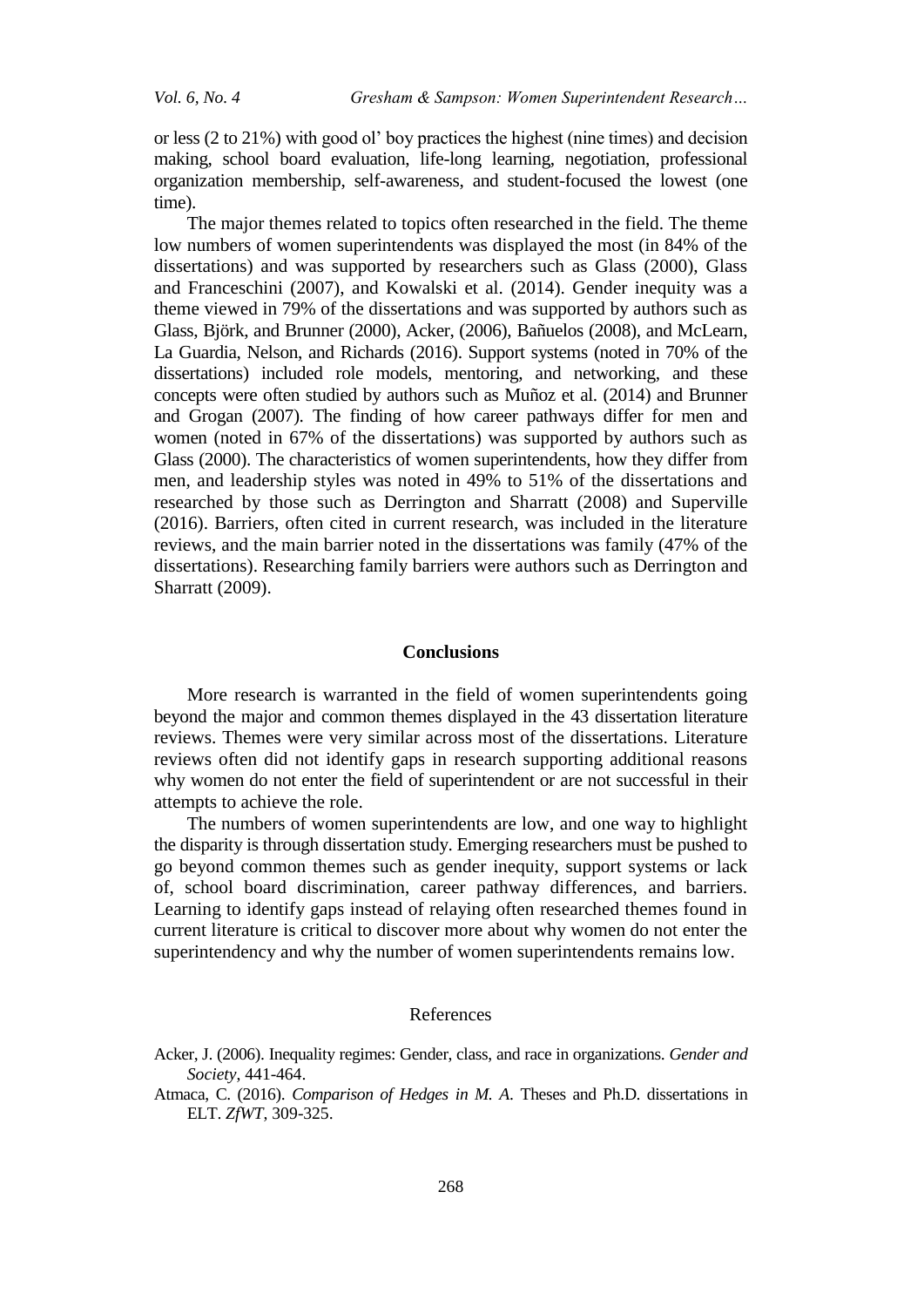- Bañuelos, M. V. (2008). Breaking the silence: Gender bias in the top ranks. *Leadership*, 28-30.
- Brooks, A., & Hesse-Biber, S. N. (2007). An invitation to feminist research, In S. N. Hesse Biber & P. L. Leavy (eds.), *Feminist Research Practice.* Thousand Oaks, California: Sage Publications.
- Bruner, C. C., & Grogan, M. (2007). *Women leading school systems: uncommon roads to fulfillment.* Rowman and Littlefield Education, Lanham, Maryland.
- Curthoys, A. (2005). Gender studies in Australia: A history. *Australian Feminist Studies*, 19-38.
- Derrington, A.B., & Sharratt. G. 2009. Female superintendents: Breaking barriers and challenging life styles. *Delta Kappa Gamma Bulletin,* 8-12.
- Dirliki, K. A., & Akgün, L. (2016). Cooperative learning in Turkey: A content analysis of theses. *Educational Sciences: Theory and Practice*, 1252-1273. doi 1012738/estp. 2016.4.0142.
- Dobie, D. F., & Hummel, B. (2006). Successful women superintendents in a genderbiased profession. *Equity and Excellence in Education*, 22-28. doi: 10.1080/10 66568010340204.
- Glass, T. E. (2000). *Where are all the women superintendents?* Retrieved from https:// bit.ly/2wydaxT.
- Glass, T. E., Björk, L., & Brunner, C. D. (2000). *The 2000 study of the American school superintendency*. Arlington, Virginia:American Association of School Administrators.
- Glass, T. E., & Franceschini. L. A. (2007). *The state of the American superintendency.*  Alexandria: American Association of School Administrators.
- Hsieh, H. & Shannon, S. E. (2005). Three approaches to qualitative content analysis. *Qualitative Health Research, 15*(9), 1277-1288. doi: 10.1177/1049732305276657.
- Horton, E. G., & M. Hawkins. (2010). A content analysis of intervention research in social work doctoral dissertations. *Journal of Evidence-Based Social Work*, 377- 386. doi: 10.1080/15433710903344066.
- Kowalski, T. J., McCord, R. S., Petersen, G. I., Young, P. I., & Ellerson, N. M. (2011). *The American school superintendent 2010 decennial study.* Lanham, Maryland: Rowan and Littlefield Education.
- Knippendorff, K. (2004). *Content analysis: An introduction to its methodology* (2<sup>nd</sup> ed). Sage Publications, Newbury Park, California.
- Leavy, P. L. (2007). The feminist practice of content analysis. In S. N. Hesse-Biber & P. L. Leavy (eds.), *Feminist Research Practice: A Primer*. Thousand Oaks, California: Sage Publications.
- McLean, L.LLa Guardia, A. C., Nelson, J. A., & Watts, R. E. (2016). Incorporating Adlerian and feminist theory to address self-objectification in couple's therapy. Newbury Park, California: Sage Publications.
- Mete, S. (2014). Using a nursing theory or a model in nursing PhD dissertations: A qualitative study from Turkey. *International Journal of Nursing Knowledge*, 62-72.
- Muñoz, A.J., Pankake, A., Ramalho, E., Mills, S., & Simmonsson, M. (2014). A study of women central office administrators and their aspirations to the superintendency. *Educational Management Administration and Leadership,* 764-784.
- Nelli. D. K. (2014). *Gender representation in U. S. Ed.D. dissertations: A feminist content analysis*. Doctoral Dissertation. Retrieved from PDX Scholar [https://bit.ly/2](https://bit.ly/)I9ncuI.
- Peters, A. (2010). Elements of Successful Mentoring of a Women School Leader. *Leadership and Policy in Schools,* 108-129.
- Sampson, P., & Gresham, G. (2017). Women superintendents research: 2014-2016 Dissertation Content Analysis and Current Cited Author Data. *Research on Women and Education The 43rd Annual Fall Conference Proceedings*, 1-9.